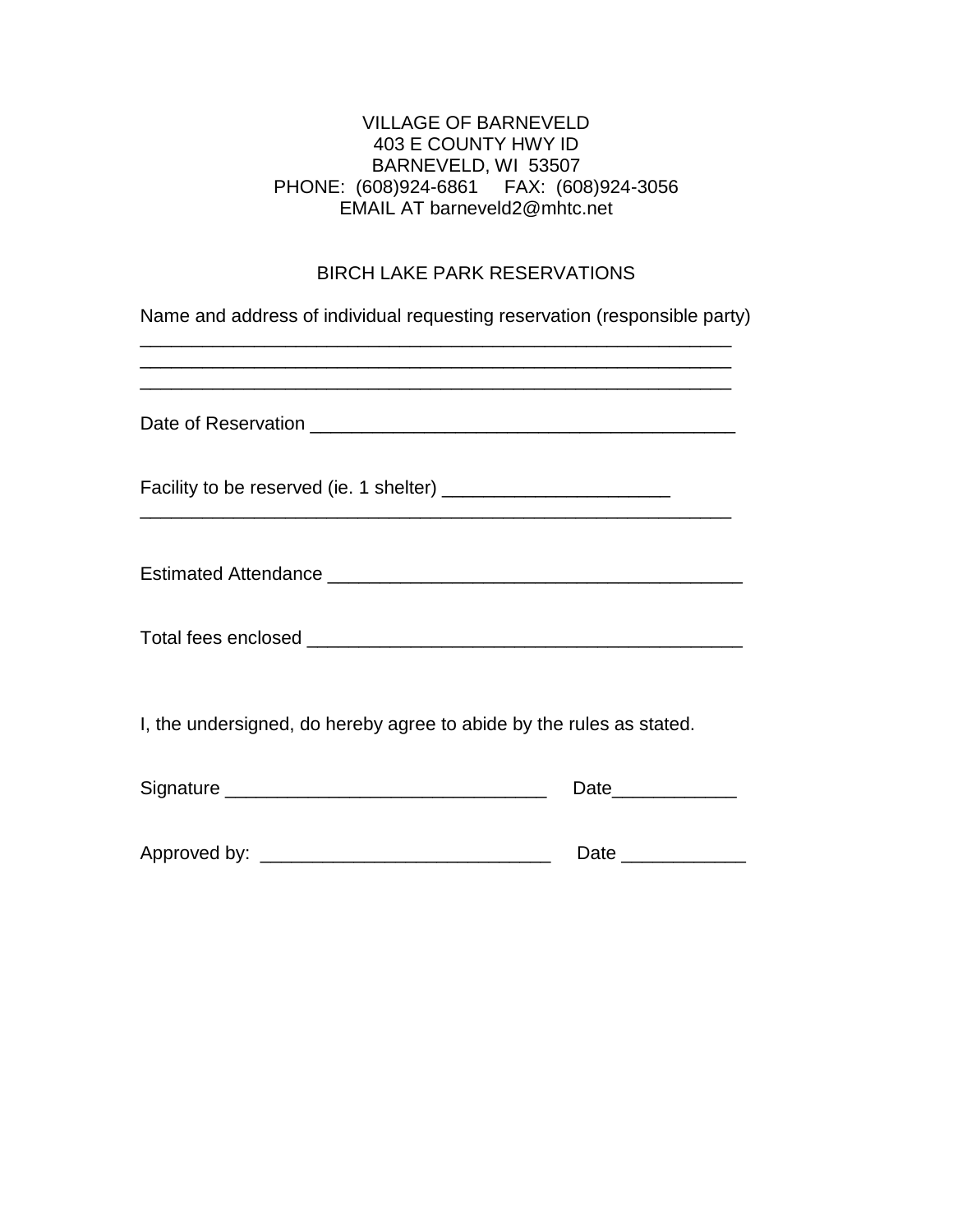### VILLAGE OF BARNEVELD 403 E BUSINESS ID BARNEVELD, WI 53507 PHONE (608)924-6861 FAX (608)924-3056 EMAIL AT [barneveld2@mhtc.net](mailto:barneveld2@mhtc.net)

### BALL DIAMOND RESERVATION FOR SOFTBALL LEAGUES

- 1. A sponsor fee of \$50 per team per season along with \$20 per day/night for cost of the lights is payable in advance of the season (any funds remaining at the end of the year will be put into an account to improve the park).
- 2. Please attach a copy of the season schedule and notify the Village Office with any rescheduled or additional games or tournaments.

\_\_\_\_\_\_\_\_\_\_\_\_\_\_\_\_\_\_\_\_\_\_\_\_\_\_\_\_\_\_\_\_\_\_\_\_\_\_\_\_\_\_\_\_\_\_\_\_\_\_\_\_\_\_\_\_\_

\_\_\_\_\_\_\_\_\_\_\_\_\_\_\_\_\_\_\_\_\_\_\_\_\_\_\_\_\_\_\_\_\_\_\_\_\_\_\_\_\_\_\_\_\_\_\_\_\_\_\_\_\_\_\_\_\_ Signature of Responsible Party (Sponsor) Date

Approved by Date Date